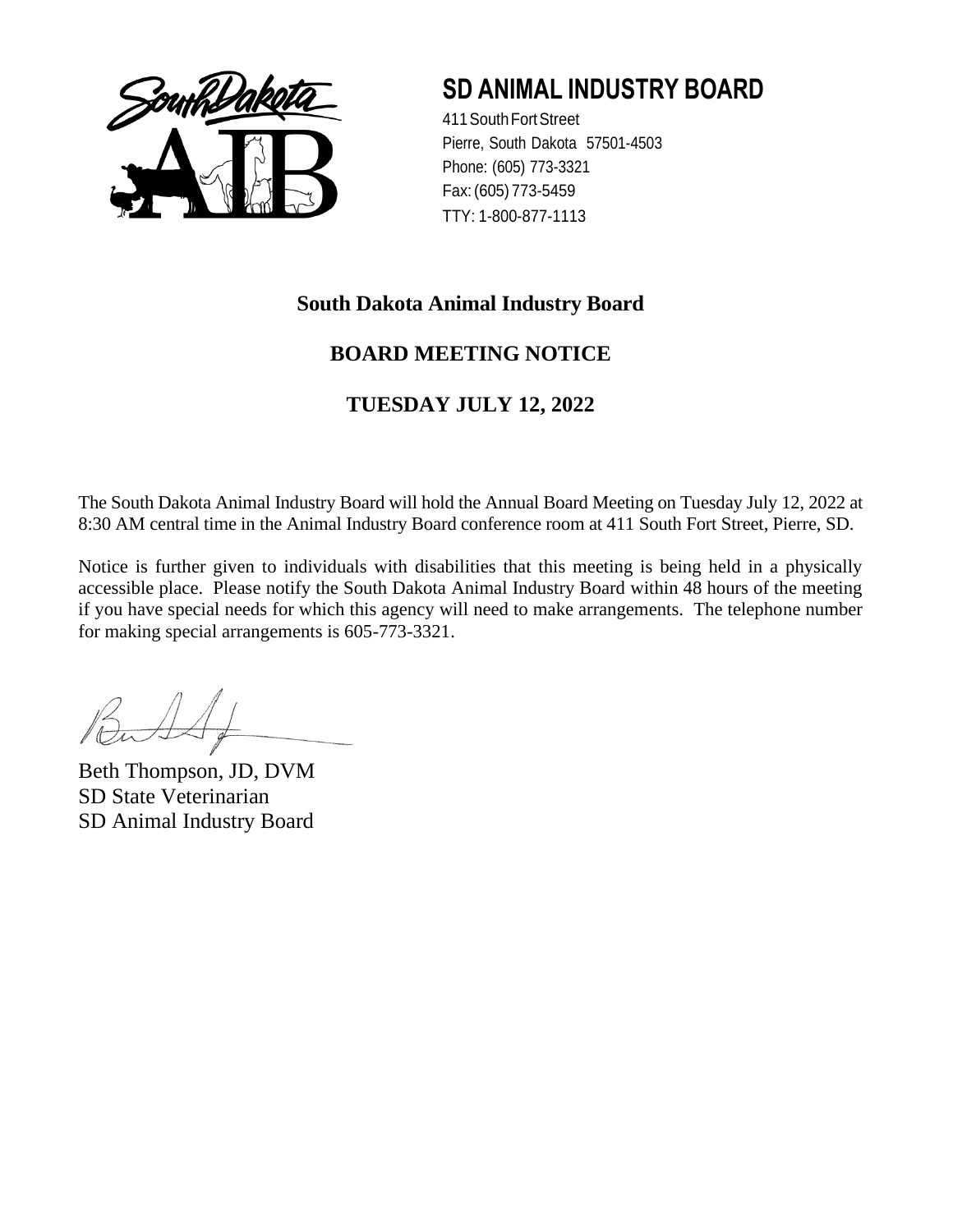

411SouthFortStreet Pierre, South Dakota 57501-4503 Phone: (605) 773-3321 Fax:(605) 773-5459 TTY: 1-800-877-1113

### **SOUTH DAKOTA ANIMAL INDUSTRY BOARD ANNUAL MEETING TUESDAY JULY 12, 2022**

### **Tentative Agenda**

8:30 AM Approval of Agenda

Approval of the Minutes of April 19, 2022, Board Meeting

9:00 AM Annual Report Review / Approval

Livestock Auction Market Licensing

Animal Health

- ➢ Animal Disease Traceability
- ➢ Avian Health
- ➢ Captive Non-Domestic/Cervid Health
- ➢ Swine Health
- 10:00 AM Auction Agency Hearing (Herreid Livestock Auction, Inc, Kent Fjeldheim and Neal Becker, applicants)
- 11:00 AM Auction Agency Hearing (Mitchell HL2 d.b.a Mitchell Livestock Marketing, Jarrid and Patrice Herrman and Brad Lewis, applicants)

Meat Inspection

Board Business

- ➢ Board and Staff Travel Authorization
- ➢ Exam Board Joint Powers Agreement
- ➢ Appointment of State Veterinarian
- ➢ Other Business

Board Election of Officers

Executive Session

Public Comments

Adjourn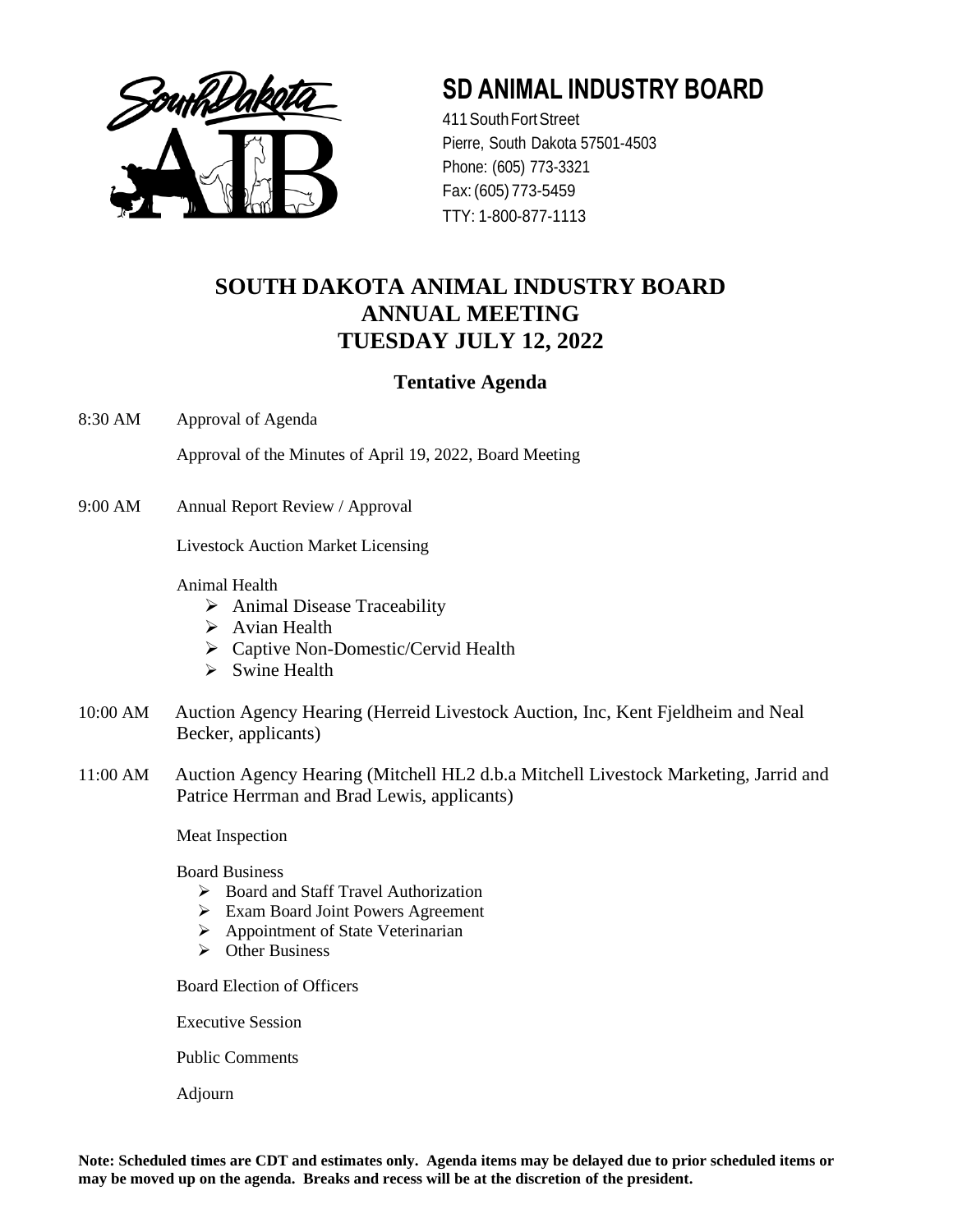

411SouthFortStreet Pierre, South Dakota 57501-4503 Phone: (605) 773-3321 Fax:(605) 773-5459 TTY: 1-800-877-1113

#### **NOTICE OF PUBLIC HEARING**

#### **SOUTH DAKOTA ANIMAL INDUSTRY BOARD**

The South Dakota Animal Industry Board will conduct a Public Hearing in the Animal Industry Board conference room at 411 South Fort Street, Pierre, SD on Tuesday, July 12, 2022, at 10:00a.m., to consider the request for an auction market license application of Herreid Livestock Auction, Inc, Kent Fjeldheim and Neal Becker, applicants.

This hearing will be held under the legal authority and jurisdiction of SDCL chs. 1-26, 40-3, and 40-15 and ARSD 12:68:07. Particularly statutes 40-3-14, 40-15-3, 40-15-4 and administrative rules 12:68:07:01, 12:68:07:03, and 12:68:07:04.

Interested persons may appear in support or opposition to the issuance of the license. The applicant has the right to be present and represented by a lawyer due to the adversarial nature of the hearing. This right will be forfeited if not exercised at the hearing.

The decision of the Board at this hearing may be appealed to the circuit court and the State Supreme Court as provided by law in SDCL 1-26.

Notice is further given to individuals with disabilities that this hearing is being held in a physically accessible place. Please notify the above mentioned office within 48 hours of the public hearing if you have special needs for which this agency will need to make arrangements. The telephone number for making special arrangements is (605) 773-3321.

Beth Thompson, JD, DVM SD State Veterinarian SD Animal Industry Board Pierre, SD 57501-4503

Equal Opportunity Employer and Service Provider